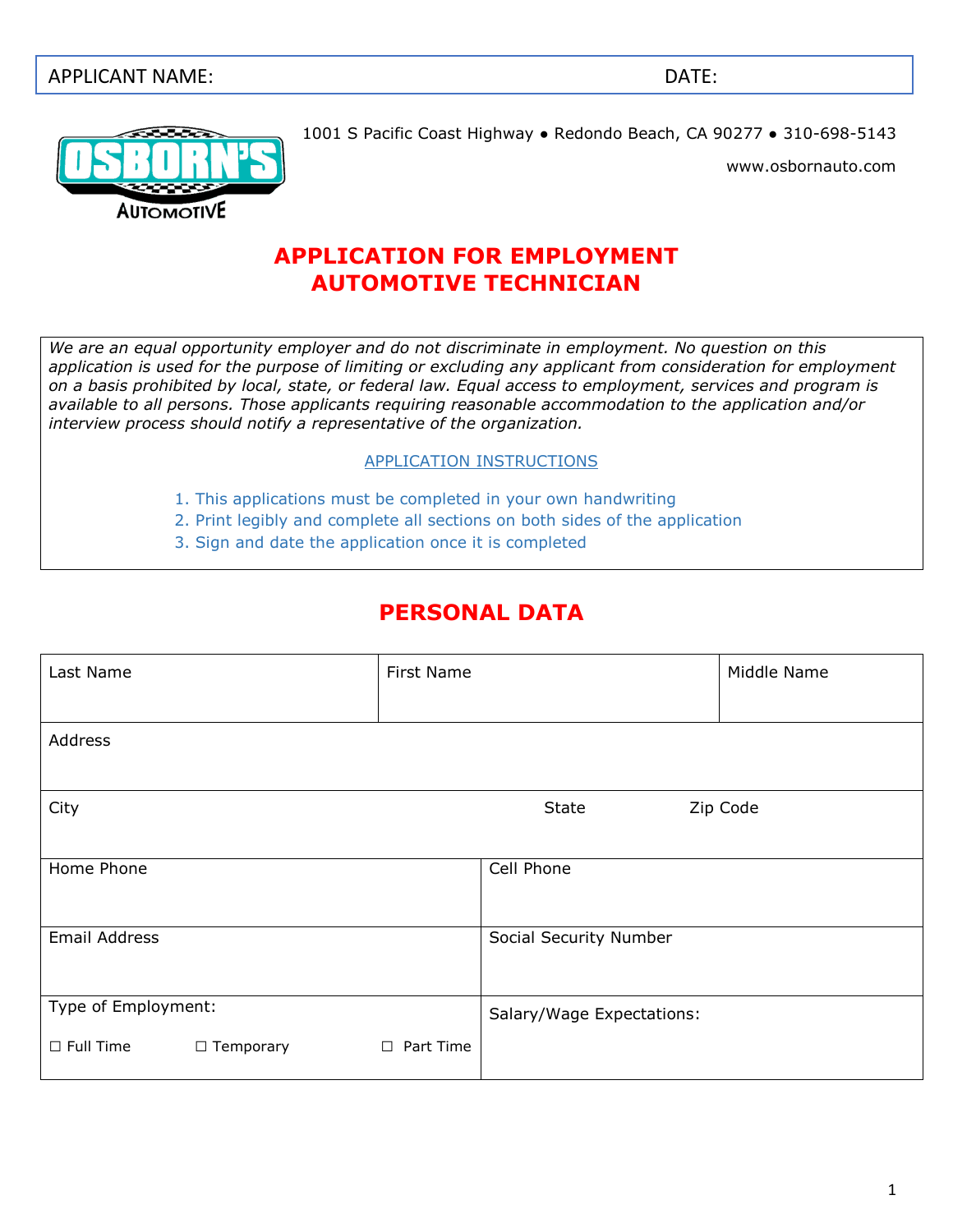| How did you find about this position?                                                                                                                                                                                                                                                  | When would you be able to start?                                                                                                        |  |  |  |  |
|----------------------------------------------------------------------------------------------------------------------------------------------------------------------------------------------------------------------------------------------------------------------------------------|-----------------------------------------------------------------------------------------------------------------------------------------|--|--|--|--|
| Why do you feel you are qualified for this position?                                                                                                                                                                                                                                   |                                                                                                                                         |  |  |  |  |
| Are you currently employed?                                                                                                                                                                                                                                                            | If so, where?                                                                                                                           |  |  |  |  |
|                                                                                                                                                                                                                                                                                        |                                                                                                                                         |  |  |  |  |
| Do you use tobacco?<br>Yes $\Box$<br>No <sub>1</sub>                                                                                                                                                                                                                                   |                                                                                                                                         |  |  |  |  |
| What level of technician would you classify yourself as? (Circle A, B, C or D)                                                                                                                                                                                                         |                                                                                                                                         |  |  |  |  |
| A- Level Technician is an ASE Master Technician Highly Skilled in all levels of repair, diagnostics and                                                                                                                                                                                |                                                                                                                                         |  |  |  |  |
| maintenance<br>B- Level Technician is an ASE Certified Mechanic that will have strengths and weaknesses in all areas<br>C- Level Technician is proficient in oil changes, brakes and other basic repairs<br>D- Level Technician would be an apprentice just entering into the industry |                                                                                                                                         |  |  |  |  |
| How long have you been at your present address?                                                                                                                                                                                                                                        | Do you have a valid Driver's License?                                                                                                   |  |  |  |  |
|                                                                                                                                                                                                                                                                                        | If Yes, are you insurable?                                                                                                              |  |  |  |  |
|                                                                                                                                                                                                                                                                                        |                                                                                                                                         |  |  |  |  |
| Have you ever been convicted of any crime(s), either misdemeanor or felony (other than minor traffic<br>infractions)? Yes $\square$<br>No $\square$                                                                                                                                    | If yes, please provide thorough explanation:                                                                                            |  |  |  |  |
|                                                                                                                                                                                                                                                                                        |                                                                                                                                         |  |  |  |  |
| or ancestry of its members).                                                                                                                                                                                                                                                           | Activities and Interests (exclude any organization or society name of which indicates the race, religious creed, color, national origin |  |  |  |  |
|                                                                                                                                                                                                                                                                                        |                                                                                                                                         |  |  |  |  |
| List any other skills, qualifications or experience that may help in this position:                                                                                                                                                                                                    |                                                                                                                                         |  |  |  |  |
| Please give me 5 words that describe you                                                                                                                                                                                                                                               |                                                                                                                                         |  |  |  |  |
| 2.<br>3.<br>1.                                                                                                                                                                                                                                                                         | 5.<br>4.                                                                                                                                |  |  |  |  |
| What is on your "Wish List" over the next few years?                                                                                                                                                                                                                                   |                                                                                                                                         |  |  |  |  |
|                                                                                                                                                                                                                                                                                        |                                                                                                                                         |  |  |  |  |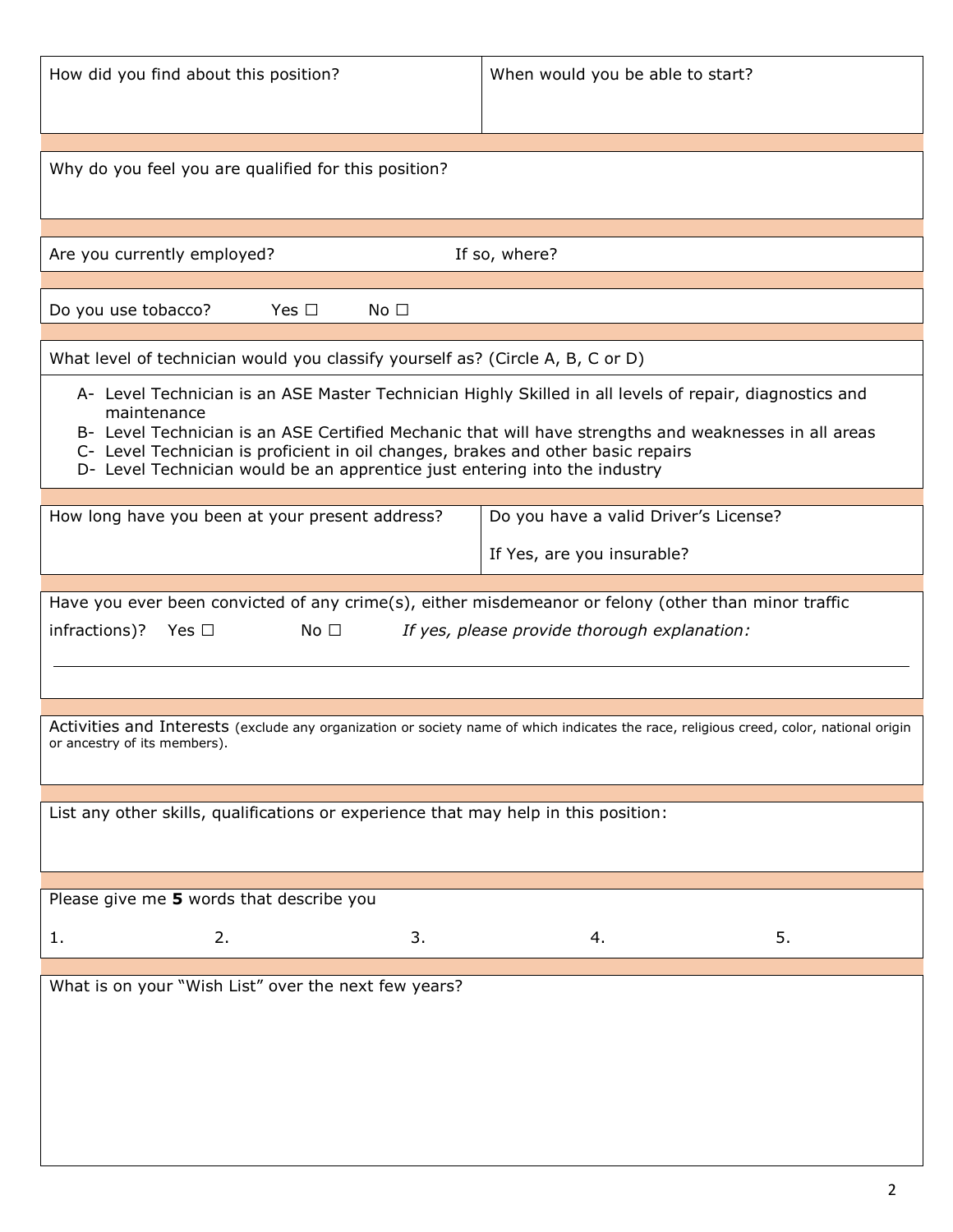### **WORK EXPERIENCE**

*List your last 4 employers, include any military experience.*

| If presently employed may we contact your present employer? Yes $\Box$<br>No <sub>1</sub> |                                                                              |               |                 |                     |            |  |
|-------------------------------------------------------------------------------------------|------------------------------------------------------------------------------|---------------|-----------------|---------------------|------------|--|
|                                                                                           |                                                                              |               |                 |                     |            |  |
|                                                                                           |                                                                              |               |                 |                     |            |  |
| <b>Current Position</b>                                                                   | Name and Address                                                             |               | City, State Zip |                     |            |  |
|                                                                                           |                                                                              |               |                 |                     |            |  |
| Telephone                                                                                 | Name of Supervisor                                                           | Position Held |                 | Date Started        |            |  |
|                                                                                           |                                                                              |               |                 |                     |            |  |
| Main Duties:                                                                              |                                                                              |               |                 |                     |            |  |
|                                                                                           |                                                                              |               |                 |                     |            |  |
|                                                                                           |                                                                              |               |                 |                     |            |  |
| Reason for Wanting to Leave:                                                              |                                                                              |               |                 | Current Rate of Pay |            |  |
|                                                                                           |                                                                              |               |                 |                     |            |  |
|                                                                                           | If you could have changed anything at this job, what would you have changed? |               |                 |                     |            |  |
|                                                                                           |                                                                              |               |                 |                     |            |  |
|                                                                                           |                                                                              |               |                 |                     |            |  |
| 2 <sup>nd</sup> Last Position                                                             | Name and Address                                                             |               | City, State Zip |                     |            |  |
|                                                                                           |                                                                              |               |                 |                     |            |  |
| Telephone                                                                                 | Name of Supervisor                                                           | Position Held |                 | From(YY/MM)         | To (YY/MM) |  |
|                                                                                           |                                                                              |               |                 |                     |            |  |
| Main Duties:                                                                              |                                                                              |               |                 |                     |            |  |
|                                                                                           |                                                                              |               |                 |                     |            |  |
|                                                                                           |                                                                              |               |                 |                     |            |  |
| Reason for Leaving:                                                                       |                                                                              |               |                 | Final Rate of Pay   |            |  |
|                                                                                           |                                                                              |               |                 |                     |            |  |
|                                                                                           | If you could have changed anything at this job, what would you have changed? |               |                 |                     |            |  |
|                                                                                           |                                                                              |               |                 |                     |            |  |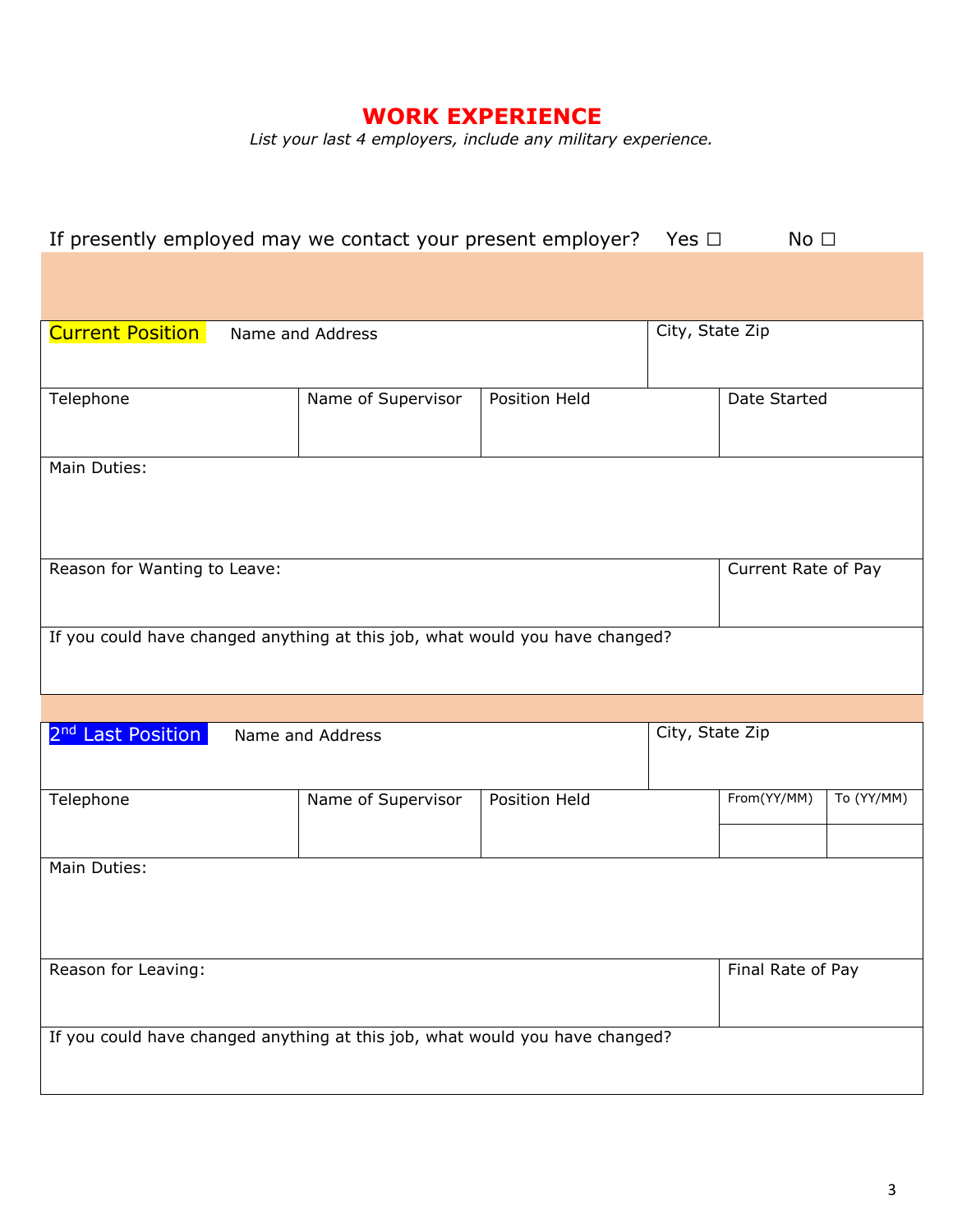| 3rd Last Position                                               | Name and Address                                                             |               | City, State Zip |                   |            |  |
|-----------------------------------------------------------------|------------------------------------------------------------------------------|---------------|-----------------|-------------------|------------|--|
|                                                                 |                                                                              |               |                 |                   |            |  |
| Telephone                                                       | Name of Supervisor                                                           | Position Held |                 | From(YY/MM)       | To (YY/MM) |  |
|                                                                 |                                                                              |               |                 |                   |            |  |
|                                                                 |                                                                              |               |                 |                   |            |  |
| Main Duties:                                                    |                                                                              |               |                 |                   |            |  |
|                                                                 |                                                                              |               |                 |                   |            |  |
|                                                                 |                                                                              |               |                 |                   |            |  |
| Reason for Leaving:                                             |                                                                              |               |                 | Final Rate of Pay |            |  |
|                                                                 |                                                                              |               |                 |                   |            |  |
|                                                                 |                                                                              |               |                 |                   |            |  |
|                                                                 | If you could have changed anything at this job, what would you have changed? |               |                 |                   |            |  |
|                                                                 |                                                                              |               |                 |                   |            |  |
|                                                                 |                                                                              |               |                 |                   |            |  |
| 4 <sup>th</sup> Last Position                                   | Name and Address                                                             |               | City, State Zip |                   |            |  |
|                                                                 |                                                                              |               |                 |                   |            |  |
| Telephone                                                       | Name of Supervisor                                                           | Position Held |                 | From(YY/MM)       | To (YY/MM) |  |
|                                                                 |                                                                              |               |                 |                   |            |  |
|                                                                 |                                                                              |               |                 |                   |            |  |
| Main Duties:                                                    |                                                                              |               |                 |                   |            |  |
|                                                                 |                                                                              |               |                 |                   |            |  |
|                                                                 |                                                                              |               |                 |                   |            |  |
| Reason for Leaving:                                             |                                                                              |               |                 | Final Rate of Pay |            |  |
|                                                                 |                                                                              |               |                 |                   |            |  |
|                                                                 |                                                                              |               |                 |                   |            |  |
|                                                                 | If you could have changed anything at this job, what would you have changed? |               |                 |                   |            |  |
|                                                                 |                                                                              |               |                 |                   |            |  |
|                                                                 |                                                                              |               |                 |                   |            |  |
|                                                                 | Please explain any gaps in your employment history:                          |               |                 |                   |            |  |
|                                                                 |                                                                              |               |                 |                   |            |  |
|                                                                 |                                                                              |               |                 |                   |            |  |
|                                                                 |                                                                              |               |                 |                   |            |  |
| What do you believe these employers would say if I called them? |                                                                              |               |                 |                   |            |  |
|                                                                 |                                                                              |               |                 |                   |            |  |
| Which of your jobs did you like best? And why?                  |                                                                              |               |                 |                   |            |  |
|                                                                 |                                                                              |               |                 |                   |            |  |
|                                                                 |                                                                              |               |                 |                   |            |  |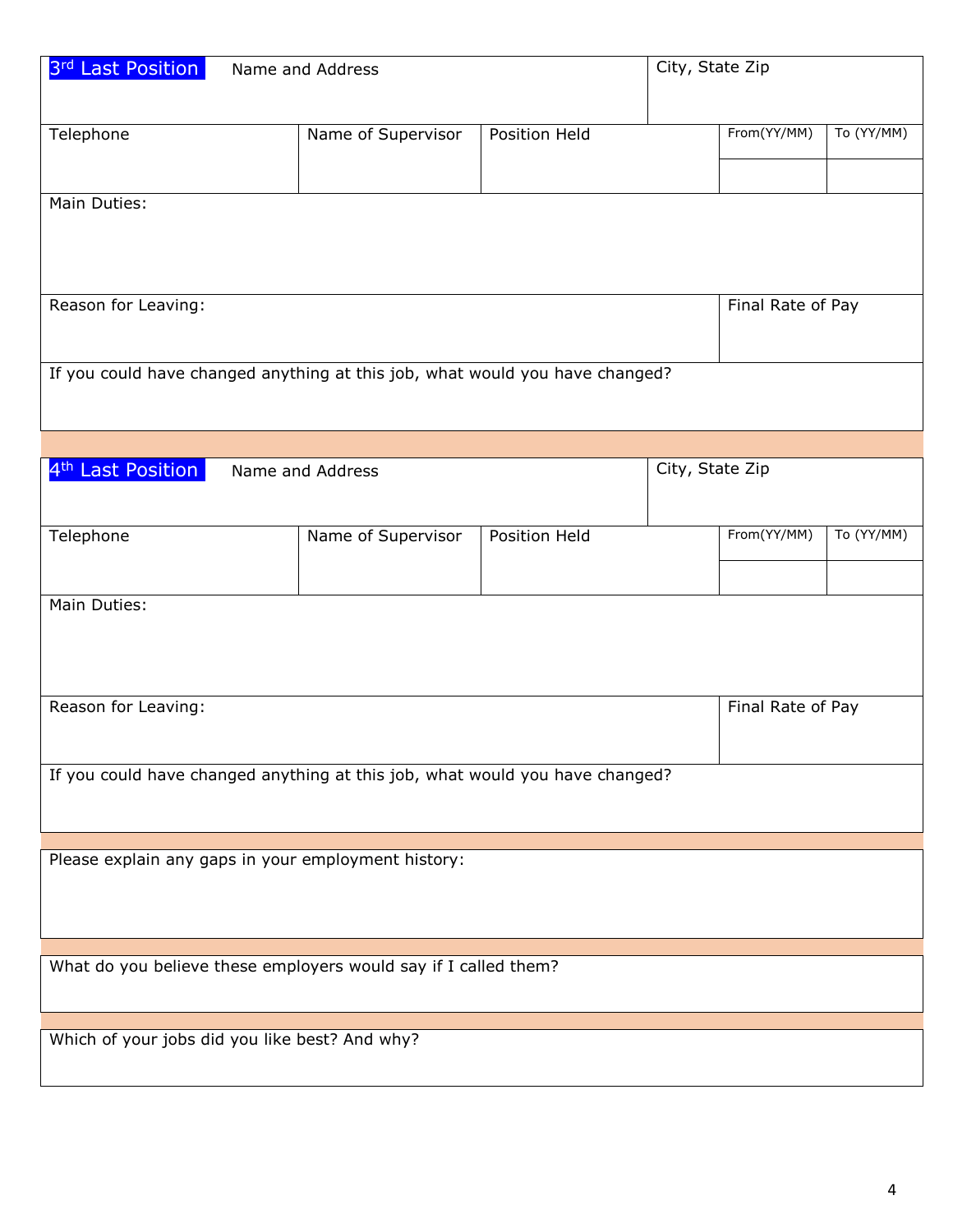#### **REFERENCES**

*Only list people you have known for more than a year*

| Name of a Service<br>Advisor/Employer | Length of<br><b>Time Known</b> | Phone | <b>Email Address</b> |
|---------------------------------------|--------------------------------|-------|----------------------|
| Name of a Technician                  | Length of<br>Time Known        | Phone | <b>Email Address</b> |
| Name of a Technician                  | Length of<br>Time Known        | Phone | <b>Email Address</b> |
| Name of a Technician                  | Length of<br>Time Known        | Phone | <b>Email Address</b> |
| Name of a Friend                      | Length of<br>Time Known        | Phone | <b>Email Address</b> |
| Name of a Friend                      | Length of<br>Time Known        | Phone | <b>Email Address</b> |
| Name of a Friend                      | Length of<br>Time Known        | Phone | <b>Email Address</b> |

### **EDUCATION**

| Name of School                                     |  | Location of School |     | Graduated? | Completed<br>Years /<br>Mo. |  | Degree<br>Received | Major Subject |
|----------------------------------------------------|--|--------------------|-----|------------|-----------------------------|--|--------------------|---------------|
| High<br>School                                     |  |                    | Yes | No         |                             |  |                    |               |
| <b>Business</b><br>or Trade<br>School              |  |                    | Yes | No         |                             |  |                    |               |
| College or<br>University                           |  |                    | Yes | <b>No</b>  |                             |  |                    |               |
| Do you plan to continue your education? Yes $\Box$ |  | No $\Box$          |     |            | If Yes, When?               |  |                    |               |
|                                                    |  |                    |     |            |                             |  |                    |               |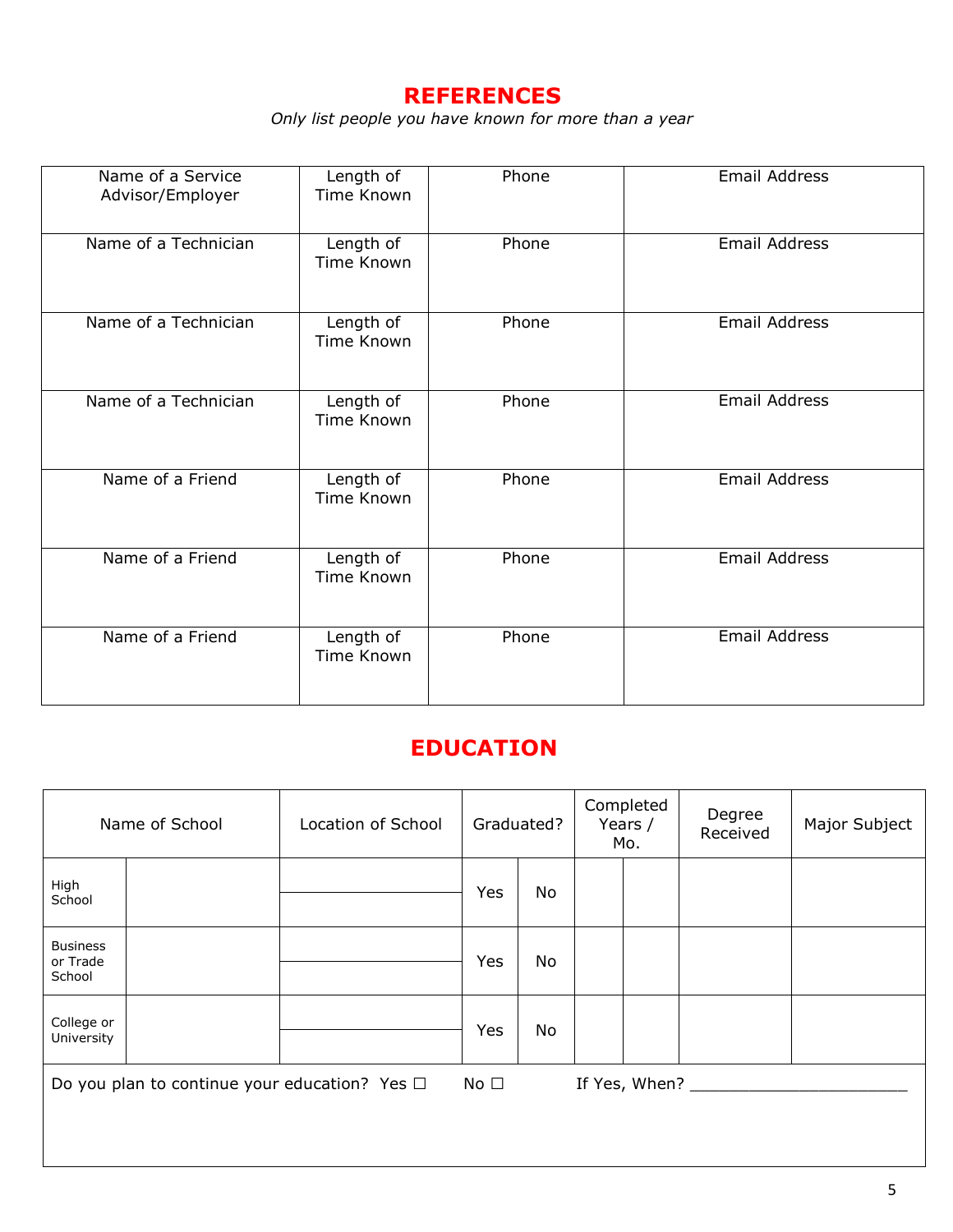## **ASE CERTIFICATIONS**

*Please select all that apply and include expiration dates*

| Expires                                 | Expires                               |
|-----------------------------------------|---------------------------------------|
| $\Box$ Engine Repair                    | Heating / Air Conditioning            |
| $\Box$ Automatic Transmission/Transaxle | $\Box$ Engine Performance             |
| $\Box$ Manual Drive Train/Axles         | $\Box$ L1 Advanced Engine Performance |
| $\Box$ Suspension & Steering            | List any other ASE Certificates here: |
| $\Box$ Brakes                           |                                       |
| $\Box$ Electrical / Electronics         |                                       |

# **SKILL AND EXPERIENCE ASSESSMENT**

| What is the approximate value of your tools and equipment?                      |                                                                        |    |                                                                                                    |    |  |  |  |
|---------------------------------------------------------------------------------|------------------------------------------------------------------------|----|----------------------------------------------------------------------------------------------------|----|--|--|--|
|                                                                                 |                                                                        |    |                                                                                                    |    |  |  |  |
|                                                                                 | What diagnostic equipment are you experienced in using?                |    |                                                                                                    |    |  |  |  |
|                                                                                 |                                                                        |    |                                                                                                    |    |  |  |  |
|                                                                                 | Which repair or estimating programs are you proficient with?           |    |                                                                                                    |    |  |  |  |
|                                                                                 |                                                                        |    |                                                                                                    |    |  |  |  |
| What technical courses/training or seminars have you attended in the last year? |                                                                        |    |                                                                                                    |    |  |  |  |
|                                                                                 | Below, rank the make of cars you feel you have the most experience in: |    |                                                                                                    |    |  |  |  |
|                                                                                 |                                                                        |    |                                                                                                    |    |  |  |  |
| 1.                                                                              | 2.                                                                     | 3. | 4.                                                                                                 | 5. |  |  |  |
|                                                                                 |                                                                        |    |                                                                                                    |    |  |  |  |
| Below, rank the make of cars you feel you have least or no experience in:       |                                                                        |    |                                                                                                    |    |  |  |  |
| 1.                                                                              | 2.                                                                     | 3. | 4.                                                                                                 | 5. |  |  |  |
|                                                                                 |                                                                        |    |                                                                                                    |    |  |  |  |
|                                                                                 |                                                                        |    | On a scale of 1 to 10 how comfortable are you using a PC, Microsoft Windows and typing in general? |    |  |  |  |